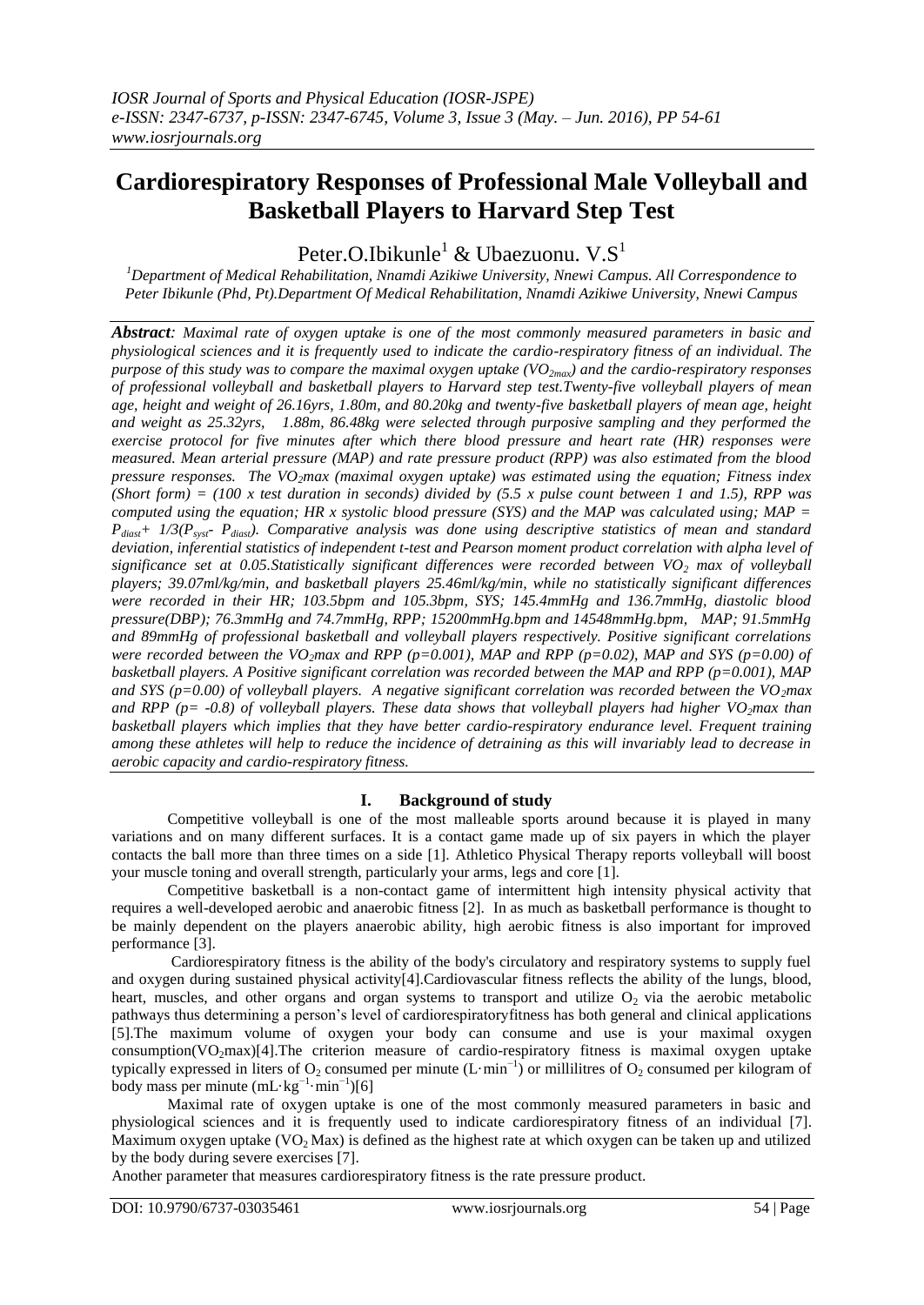Rate pressure product is a term used in cardiology, as well as exercise physiology, to measure the Workload or oxygen demand of the heart, and reflects hemodynamic stress [8]. Rate pressure product is a major determinant of myocardial oxygen consumption as well as anImportant indicator of ventricular function [9].It is measured at rest and during various stages of exercise. At the conclusion of each stage of an exercise stress test, the heart rate and blood pressure is documented, which is used to compute the rate pressure product. It is a product of systolic blood pressure multiplied by the heart rate [10]. Studies have shown that lower rate pressure product observed at maximal workload was entirely due to lower systolic blood pressure [11].

Mean arterial pressure is another parameter that measures cardiorespiratory fitness. Mean arterial pressure is defined as the average pressure in the arteries over a certain time interval [12]. Mean arterial pressure can be approximated by adding the diastolic pressure to one-third the difference between the systolic and diastolic pressures [13]. The mean arterial pressure is dependent upon the peripheral resistance and the cardiac output of the heart [13]. Cardiac output is the inflow into the arteries from the heart, and peripheral runoff is defined as the outflow into the resistance vessels from the arteries [13]. If the cardiac output is greater than the peripheral runoff, mean arterial pressure increases. If the reverse is true, the mean arterial pressure decreases. If the two parameters are equal, then mean arterial pressure remains constant. It is calculated using the formula;  $MAP = P_{\text{dissf}} + 1/3(P_{\text{syst}} - P_{\text{dissf}})$  [13].

Step tests are one of the most widely used tests for estimating  $VO<sub>2</sub>$ max [14]. In step tests, oxygen consumption is usually estimated from an equation rather than directly measured [15]. This study will use the Harvard step test to determine the cardio-respiratory fitness of the professional volleyball and basketball players. The Harvard step test is a method used to access cardiorespiratory fitness and was developed by Brouha et al, in the Harvard fatigue laboratory[16]. Harvard step test requires the subject to step up and down a step or platform of 20 inches at the rate of 30 steps per minute (every two seconds) for 5minutes or until exhaustion at a rate set on the metronome. Exhaustion is defined as when the athlete cannot maintain the stepping rate for 15seconds [17]. The subject immediately sits down on completion of the test and the total number of heart beats are counted between 1 to 1.5minutes after finishing. The work done by Dill et al revealed that athletes lose their aerobic capacity as a result of neglect in keeping to their training [18]. A sub-optimal level of cardio-respiratory fitness is a risk factor for coronary heart disease and other chronic diseases among adults, such as colorectal cancer, type II diabetes, depression, and is associated with all-cause mortality [19].

It has been observed by the researcher that most professional basketball and volleyball teams perform poorly in competitions. Studies have shown that a good level of aerobic capacity is important for good performance for athletes [19]. Poor level of cardio-respiratory fitness leads to poor performance and frequent fatigue among athletes during competitions [20]. Based on the importance of all these cardiorespiratory and vascular parameters in athletic performance, the problem of poor performance and selection among athletes may be attended to thereby helping in their performance level. Data from numerous epidemiological studies indicate that low cardio-respiratory fitness is a strong independent risk factor for all-cause and cardiovascular disease mortality in asymptomatic individuals, persons with comorbid conditions (hypertension, obesity, and type 2 diabetes mellitus), and those with established coronary artery disease [21].

There are few established data on the physiological profile of volleyball and basketball players from this part of the country, although there are numerous published reports for North America, European and Australian volleyball and basketball players.

## **II. Method**

The research design used was a pre-test post-test experimental design**.** This study comprised of professional volleyball players and basketball players from a south eastern state in Nigeria. The sampling technique used for this study was the purposive sampling technique. The sample size for this study was 50 participants; 25volleyball players and 25basketball players from Anambra state volleyball and basketball teams respectively.

#### **Instrumentation;**

1. A Step or platform of 20inches/50.8cm high constructed in Nigeria

- 2. Bathroom scale (Model hamason, China)
- 3. Stop watch (Kadio model KD-1069, China)
- 4. Height meter (made in Nigeria)
- 5. An electronic blood pressure monitor (made in china)
- 6. Mobile Metronome (Android mobile version 1.2.4)

#### **Procedure for data collection:**

Ethical approval was sought from the ethical review committee of the Nnamdi Azikiwe University Teaching Hospital Nnewi. Also informed consent was sought from the participants before the test is carried out.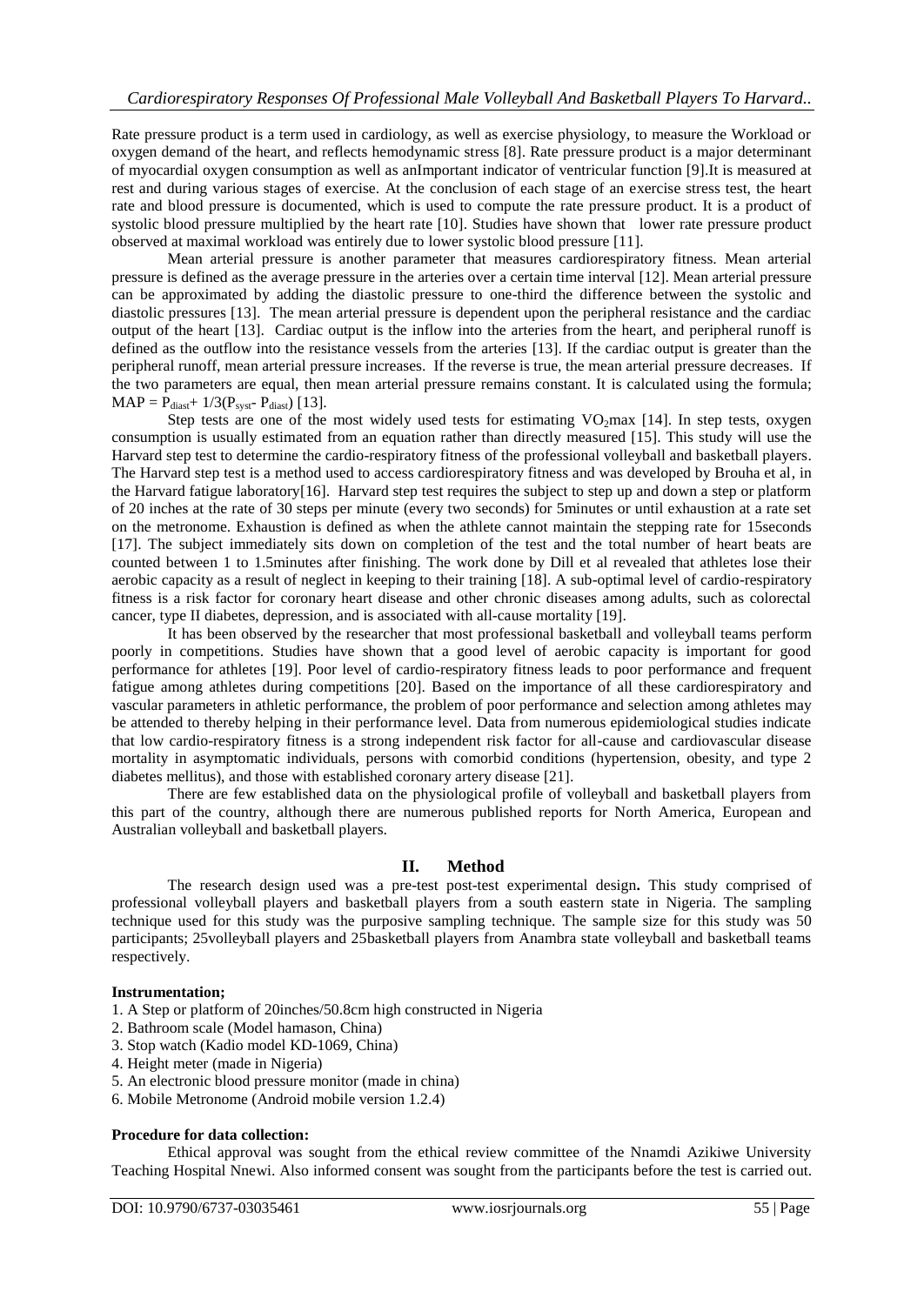All the participants were familiarized with the Harvard step test prior to the test. Upon arrival of the venue of research, each participant rested for at least 5minutes before engaging in the exercise protocol after which resting blood pressure and heart rate was taken in a sitting position.

## **Exercise Protocol:**

Harvard step test requires the subject to step up and down a step or platform of 20inches at the rate of 30 steps per minute (every two seconds) for 5minutes or until exhaustion at a rate set on the metronome. Exhaustion is defined as when the athlete cannot maintain the stepping rate for 15second [17]. The subject immediately sits down on completion of the test and the total numbers of heart beats are counted between 1 to 1.5minutes after finishing. This is the only measure required when using the short form of this test [17].At the end the blood pressure will be measured immediately and the recovery heart rate recorded after 15 seconds. Scoring of the test; The Harvard test was scored using the fitness index score. The fitness index score is determined by the following equation; Fitness index (Short form) =  $(100 \times \text{test duration in seconds})$  divided by (5.5 x pulse count between 1 and 1.5)[22].

## **III. Method of Data Analysis**

The data obtained from this study was analyzed using descriptive statistics of mean and standard deviation, inferential statistic of independent t-test and Pearson moment product correlation with the level of significance set at 0.05.

## **Result**

#### **Participants Profile**

Fifty participants were involved in this study; twenty-five male basketball and twenty-five male volleyball players; Table 1 shows the mean and standard deviations of the anthropometric variables of age, height and weight of professional male volleyball and basketball players respectively.

#### **Estimated Maximum Oxygen Uptake (VO2max) and Heart Rate Responses of Professional Male Volleyball and Basketball Players to Harvard Step Test.**

As shown in Table 2; the VO<sub>2</sub>max of volleyball players (39.07 $\pm$ 11.4ml/kg/min) was significantly higher (P<0.001) than the basketball players (25.46± 15.7ml/kg/min) with (P<0.001). Table 2 also shows an average mean heart rate of basketball players  $91.7 \pm 17.54$ bpm and the volleyball players 88.36  $\pm 13.46$ bpm before the exercise. In response to the sub-maximal step test the basketball players showed an insignificantly higher mean heart rate of  $105.28 \pm 16.19$  than the volleyball players  $103.48 \pm 27.54$ .

#### **Systolic and Diastolic blood pressure responses of professional male volleyball and basketball players to Harvard step test.**

As shown in table 3; basketball players had a higher baseline systolic blood pressure of 121.92±24.2mmHg and diastolic blood pressure of 78.32±13.24mmHg than the volleyball players who had systolic blood pressures of 118.32±27.54mmHg and diastolic blood pressures of 76.32±13.77 mmHg before the step test. In response to the sub-maximal step test the basketball players had insignificantly higher systolic blood pressures of 145.36±21.57 mmHg and diastolic blood pressures of 76.28±13.72 mmHg than the volleyball players who had systolic blood pressures of 136.68±29 mmHg and diastolic blood pressures of 74.72±12 mmHg.

#### **Mean arterial pressure and rate pressure products of professional male volleyball and basketball players to Harvard step test.**

Table 4 shows that basketball players had a higher baseline mean arterial pressure of  $91.45\pm13.9$ mmHg than the volleyball players who had mean arterial pressures of 89±15.8 mmHg before the test. In response to the sub-maximal step test the basketball players had insignificantly higher mean arterial pressures of  $97\pm14$  mmHg than the volleyball players who had mean arterial pressures of 92.9±13.6 mmHg. Table 4 also shows the rate pressure product of basketball players who had higher baseline rate pressure products of 11162.92±3086.22mmHg.bpm than the volleyball players who had rate pressure products of 10472.2±3141.8 mmHg.bpm before the step test. In response to the sub-maximal step test the basketball players had significantly higher rate pressure products of  $15200\pm5026.8$  mmHg.bpm than the volleyball players who had rate pressure products of 14548±4422.8 mmHg.bpm.

## **Pearson correlation of VO2max, mean arterial pressure, rate pressure product, and systolic blood pressure of professional basketball players.**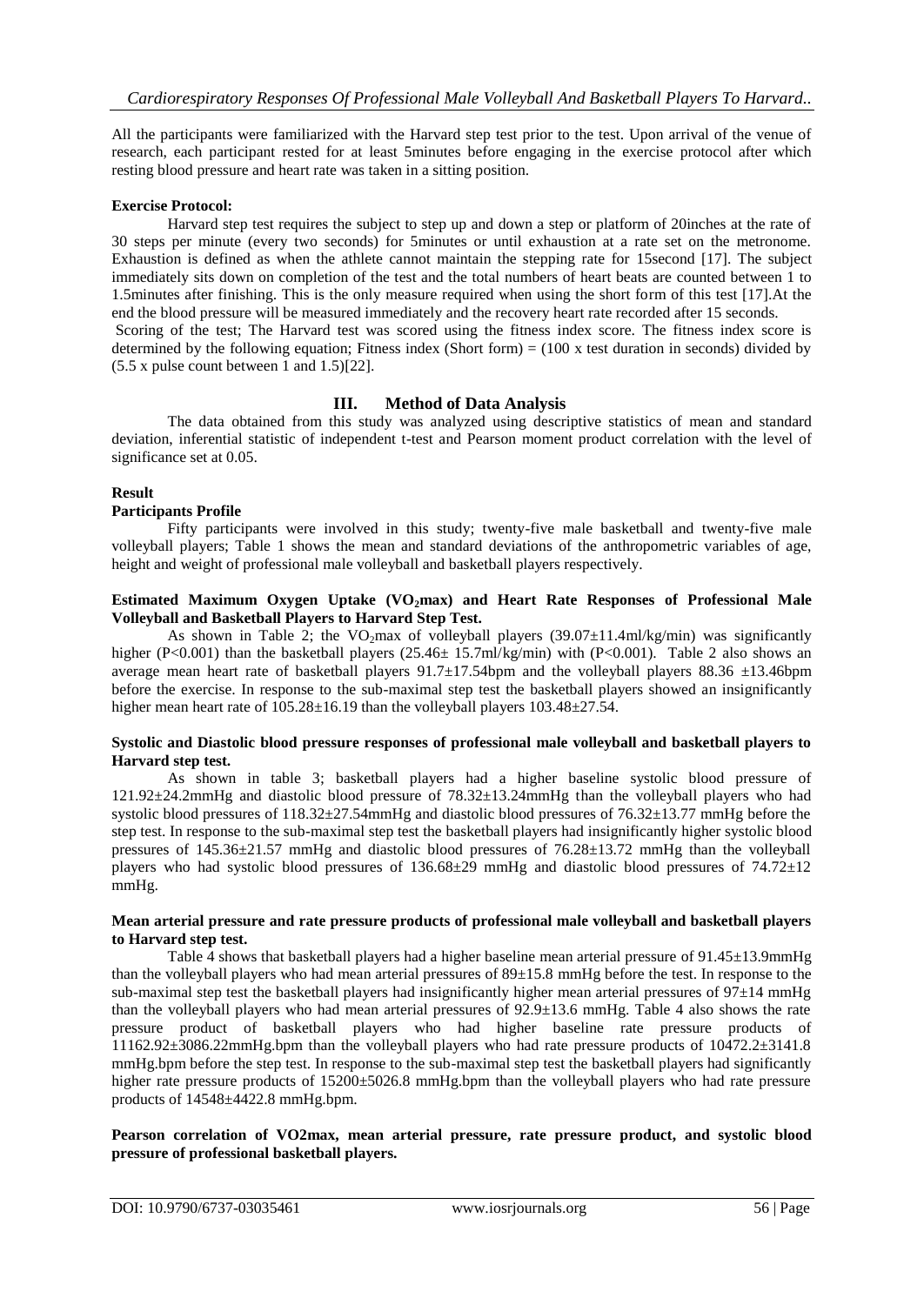Table 5 shows a positive significant correlation between the  $VO<sub>2</sub>max$  and rate pressure product  $(p=0.01)$ , mean arterial pressure and rate pressure product  $(p=0.02)$  and the mean arterial pressure and systolic blood pressure (p=0.00) of the professional volleyball players. No significant correlation was shown between the VO<sub>2</sub>max and mean arterial pressure and also the VO<sub>2</sub>max and systolic blood pressures of the basketball players.

#### **Pearson correlation of VO2max, mean arterial pressure, rate pressure product, and systolic blood pressure of professional volleyball players.**

Table 6 shows a negative significant correlation between the  $VO<sub>2</sub>$  max and rate pressure product (p= -0.8), mean arterial pressure and rate pressure product  $(p=0.001)$  and the mean arterial pressure and systolic blood pressure (p=0.00) of the professional volleyball players. No significant correlation was shown between the  $VO<sub>2</sub>max$  and mean arterial pressure and also the  $VO<sub>2</sub>max$  and systolic blood pressures of the volleyball players.

**Table 1;** Anthropometric Measures of professional male basketball and volleyball players

|                 | Age(Yrs) | Height (m) | Weight (kg) |
|-----------------|----------|------------|-------------|
| Mean            | 25.32    | 1.88       | 86.48       |
| SD <sub>1</sub> | 6.11     | 0.097      | 17.92       |
|                 |          |            |             |
| Mean            | 26.16    | 1.80       | 80.20       |
| SD <sub></sub>  | 5.79     | 0.06       | 8.33        |
|                 |          |            |             |

**KEY;** VBP: Volleyball players BBP: Basketball players S D: Standard deviation

**Table 2**; Estimated maximum oxygen uptake (VO<sub>2</sub>max) and heart rate responses of professional volleyball and basketball players.

|                     |            |     | baskubali piayuis. |        |          |         |
|---------------------|------------|-----|--------------------|--------|----------|---------|
|                     |            | x   | Mean               | SD.    | t-value  | P-value |
| VO <sub>2</sub> max | <b>BBP</b> | 25  | 25.5               | 15,740 | $-3.502$ | 0.001   |
| (kg/ml/main)        | VBP        | 15  | 39.072             | 11.401 |          |         |
| 05022<br>Post-HR    | <b>BBP</b> | 25: | 103.480            | 27.541 | $-2.82$  | 0.779   |
| Beats min)          | VBP        | 25  | 105.280            | 16.193 |          |         |
| -1000<br>Pre-HR     | <b>BBP</b> |     | 91.720             | 17.544 | 0.760    | 0.451   |
|                     | VHP        | 25  | 88:360             | 13:456 |          |         |

#### **KEY:** HR: Heart Rate

**Table 3**; Blood pressure responses of professional basketball and volleyball players to Harvard step test

|              |            | N.              | Mean     | SD.      | t-value | P-value         |
|--------------|------------|-----------------|----------|----------|---------|-----------------|
| Pre-DBP      | BBP        | $-25$           | 78.320   | 13.25    |         | 0.523 0.603     |
| (MmHg)       | VBP        | 25 <sub>1</sub> | 76:320   | $-13.77$ |         |                 |
| Paut-DBP     | <b>BBP</b> | 25              | 76.280   | 13.722   | 0.427   | 0.671           |
|              | VEP        | $-25$           | 74.720   | 12.020   |         |                 |
| Pre-SBP BBP  |            | $25 -$          | 121,920  | 24.211   |         | $0.491$ $0.626$ |
| (MmHg) VBP   |            | $-25$           | 118.320  | 27.542   |         |                 |
| Post-SBP HBP |            | 25              | 145.360. | 21.571   | 1.20    | 0.230           |
|              |            |                 | 136.680  | 29.00    |         |                 |

**KEY;**DBP; Diastolic Blood PressureSBP; Systolic Blood Pressure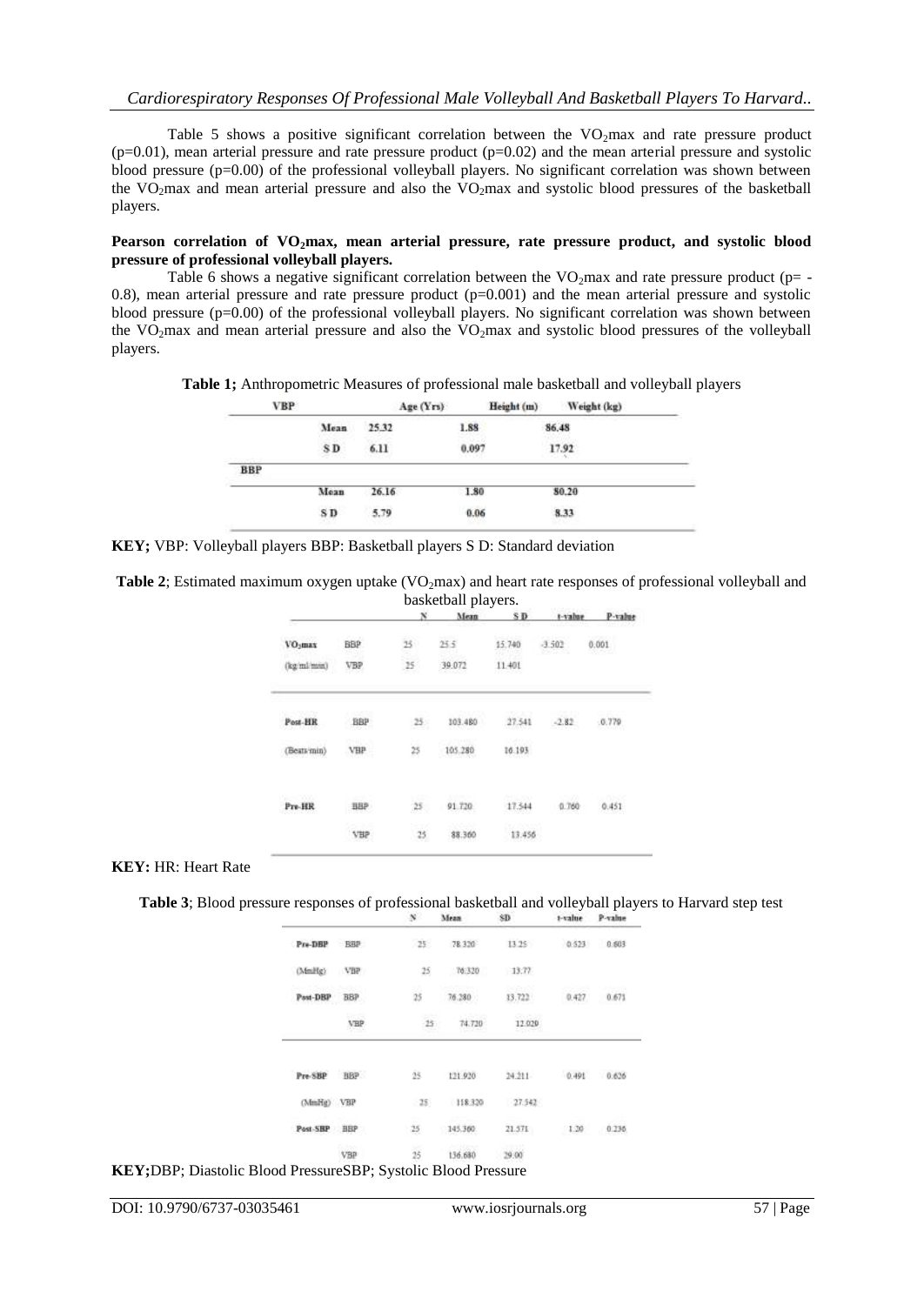**Table 4**; Mean arterial pressure and rate pressure product of professional male volleyball and basketball players to Harvard step test.

|                     |               |        |                        |        |                     | N Mean SD t-value P-value |  |
|---------------------|---------------|--------|------------------------|--------|---------------------|---------------------------|--|
| VO <sub>3</sub> max | <b>BBP</b>    |        | 25 25.5                |        | 15.740 -3.502 0.001 |                           |  |
| (kg/mi/min) VBP     |               |        | 25 39.072              | 11,401 |                     |                           |  |
| Post-HR             | <b>BBP</b>    |        | 25 103.480 27.541 2.82 |        |                     | 0.779                     |  |
| (Beata'min)         | VBP           |        | 25 105.280             | 16,193 |                     |                           |  |
| Pre-HR              | BBP<br>Q 1200 | $25 -$ | 91.720                 | 17.544 | 0.760               | 0.451                     |  |
|                     | <b>VBP</b>    | 25     | 88.360                 | 13.456 |                     |                           |  |

**KEY;**MAP: Mean arterial pressure RPP: Rate pressure product

**Table 5;** Pearson Correlation of MAP, SYS, VO2max and RPP of professional basketball players

| N                                 |    | MAP     | $VO2max$ $SYS$ |         | <b>RPP</b> |
|-----------------------------------|----|---------|----------------|---------|------------|
| <b>MAP Pearson correlation</b> 25 |    |         | $-1.95$        | 0.82    | 0.45       |
| P value                           |    |         | 0.35           | 0.00    | 0.24       |
| VO:max Pearson correlation 25     |    | $-1.95$ |                | $-0.32$ | 0.60       |
| P value                           |    | 035     |                | 0.120   | 0.001      |
| <b>SYS Pearson correlation</b>    | 25 | 0.815   | $-0.319$       |         | 0.68       |
| Pvalue                            |    | 0.00    | 0.120          |         | 0.00       |
| <b>RPP</b> Pearson correlation    | 25 | 0.45    | $-0.603$       |         | 0.68       |
| Pvalue                            |    | 0.24    | 0.001          |         | 0.00       |

**KEY**;SYS; Systolic blood pressureMAP; Mean arterial pressureRPP; Rate pressure productVO<sub>2</sub>max; maximal oxygen uptake

**Table 6;** Pearson Correlation of MAP, SYS, VO2max and RPP of professional volleyball players

|                       |       | VO <sub>2</sub> max | MAP                 | <b>RPP</b><br>2000 B      | 515.          |  |
|-----------------------|-------|---------------------|---------------------|---------------------------|---------------|--|
| <b>VOURSE</b>         | 25.   |                     | $-0.1$              | $-0.08$                   | $-0.90$       |  |
| pralas                |       |                     | $-3.94$<br>---      | sen<br>0.704<br>20 D A 20 | $0.67$        |  |
| MAP                   | $-25$ | 0.16                |                     |                           | $0.64 - 0.78$ |  |
| n segeri i<br>pyalar. |       | oss.                |                     |                           | $0.00 - 0.00$ |  |
| RPP                   | 25    | $-0.08$             | 0.64                |                           | 0.88          |  |
| picke                 |       | 0.70                | 0.00                |                           | 0.00          |  |
| SYS<br>- 1270         | 25.   | 0.89<br>95 J W T. E | 0.71<br>ANGEL POWER | 0.66                      |               |  |
| praise                |       | 0.67                | 0.05                | 0.00                      |               |  |
|                       |       |                     |                     |                           |               |  |

**KEY;** SYS; Systolic blood pressureMAP; Mean arterial pressureRPP; Rate pressure productVO<sub>2</sub>max; maximal oxygen up

## **IV. DISCUSSION**

The aim of this study was to estimate the maximum oxygen uptake, and compare the heart rate response, blood pressure, mean arterial pressure, and rate pressure product of volleyball and basketball players to Harvard step test. Fifty participants were involved which comprised of twenty-five volleyball and twentyfive basketball players. The study showed that volleyball players had significantly higher VO<sub>2</sub> max (39.07±11.4ml/kg/min), than the basketball players (25.46± 15.7ml/kg/min), indicating that volleyball players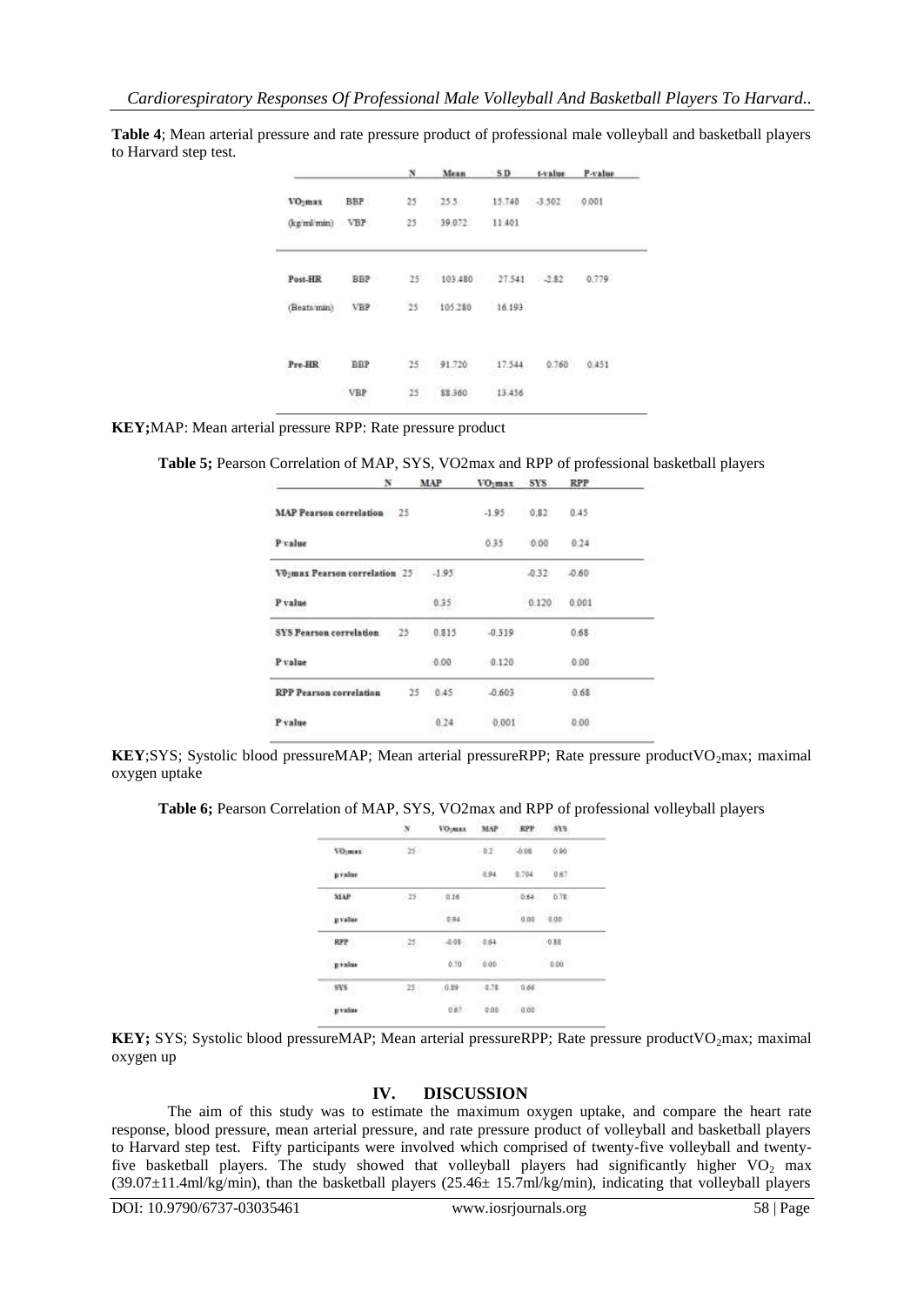had more aerobic capacity than basketball players. High  $VO<sub>2</sub>$  max is the primary indicator of aerobic fitness, cardiovascular health, and endurance performance [15, 23, 24]. A study carried out by Enumah revealed a significantly higher VO<sub>2</sub>max among football players than the basketball players due to the combined effect of covered distance owing to the large football pitch and a longer duration of play when compared to basketball pitch and duration of play[25]. The intensity and duration of volleyball game maybe the reason why volleyball players had significantly higher  $VO<sub>2</sub>$ max than the basketball players. This is also in line with the work of Hill and Lupton which showed that as exercise intensity increases, maximum oxygen consumption increases proportionally [26]. Based on the Harvard step rating the  $VO_{2max}$  of the volleyball and basketball players falls within a poor range (<55) indicating that they have poor cardio-respiratory fitness The researcher also observed that during the sub-maximal step test, majority of the volleyball players were able to maintain a stepping rate for 5minutes unlike most of the basketball players who couldn"t maintain an endurance of 5minutes during the step test thus accounting for the higher  $VO<sub>2</sub>$ max seen among the volleyball players.

The study showed an insignificant baseline mean heart rate of basketball players  $91.7\pm17.54$ bpm than the volleyball players  $88.36 \pm 13.46$ bpm before the exercise. In response to the sub-maximal step test the basketball players showed an insignificant higher mean rate of 105.28±16.19 than the volleyball players 103.48±27.54. Halliwill et al reported that after an acute bout of moderate exercise, baro- reflex control of heart rate and blood vessels is distinctly regulated [27]. In other words, sympathetic drive to the heart increases, while sympathetic drive to blood vessels decreases. Thus, it is possible that different exercise intensities may distinctly affect the baro-reflex control of heart rate, but not the baro-reflex control of blood vessels. However, the vasodilatatory response and the decrease in blood volume may play a role in the post-exercise blood pressure fall. It is well understood that muscle metabolites and heat accumulation are directly related to exercise intensity, and sweating rate is greater during more intense exercise. In addition, the increased local muscle metabolites and heat production are also potential stimuli for the increased heart rate responses after moderate and high intensity exercise. According to Skime and Boon, heart rate is responsible for an increase in cardiac output [28]. This happens through the fundamental sympathetic nervous system with the onset of exercise. Heart rate increases because of the vasodilatation of the blood vessels, transporting more oxygenated blood to the working muscles. This transported oxygen to active tissue is usually interpreted because of the increased vasodilatation. The endothelium of the blood vessels becomes stimulated through shear stress, while nitric oxide and adenosine and acetylcholine act as potent vasodilators. Ultimately, blood flow of contracting and working skeletal muscle is a balance between metabolic vasodilatation and sympathetic vasoconstriction

Furthermore Evans et al reported that peripheral adaptation such as duration of the exercise, total area covered during exercise that are associated with training may also contribute to exercise bradycardia[29]. So it can be said that the lower heart rate of volleyball players compared to the basketball players as observed in this study is as a result of the combined effect of both the altered autonomic function, decreased sensitivity of the baroreceptor, and peripheral adaptation.

The study revealed that basketball players had an insignificantly higher baseline systolic blood pressure of 121.92±24.2mmHg and diastolic blood pressure of 78.32±13.24 than the volleyball players who had systolic blood pressures of 118.32±27.54mmHg and diastolic blood pressures of 76.32±13.77 before the step test. In response to the sub-maximal step test the basketball players had insignificantly higher systolic blood pressures of  $145.36\pm21.57$  and diastolic blood pressures of  $76.28\pm13.72$  than the volleyball players who had systolic blood pressures of 136.68±29 and diastolic blood pressures of 74.72±12. This increase in systolic blood pressure and the decrease in the diastolic blood pressure of both groups observed at the end of the test is a normal physiologic response to exercise. Finnoff et al reported similar findings that dynamic exercise causes an increase in arterial blood pressure due to combination of an increase in cardiac output and in total systemic vascular resistance [30]. Systolic blood pressure will rise in a pattern very similar to that of cardiac output. The increase in systolic blood pressure is brought about by the increase in cardiac output. Systolic blood pressure would even be higher if not for the fact that resistance decreases, thereby partially offsetting the increase in cardiac output. Diastolic blood pressure remains relatively constant because of peripheral vasodilatation which facilitates blood flow to the working muscles. An immediate reduction in blood pressure following exercise has been termed "post-exercise hypotension" and is agreed to be caused by reductions in vascular resistance [31]. The mechanisms associated with the chronic adaptations to blood pressure are more complex. A recent meta-analysis supports this chronic role being partially explained by a decreased systemic vascular resistance in which the autonomic nervous system and renin-angiotensin system (a hormone system that helps normalize long-term blood pressure and blood volume in the body) are most likely the underlying regulatory mechanisms [32]. Another factor contributing to this decrease in vascular resistance is the increase of nitric oxide production causing a vasodilatation in response to regular aerobic exercise [33].

The study also revealed that basketball players had an insignificantly higher baseline rate pressure product of 11162.92±3086.22 than the volleyball players who had rate pressure products of 10472.2±3141.8 before the step test. In response to the sub-maximal step test the basketball players had insignificantly higher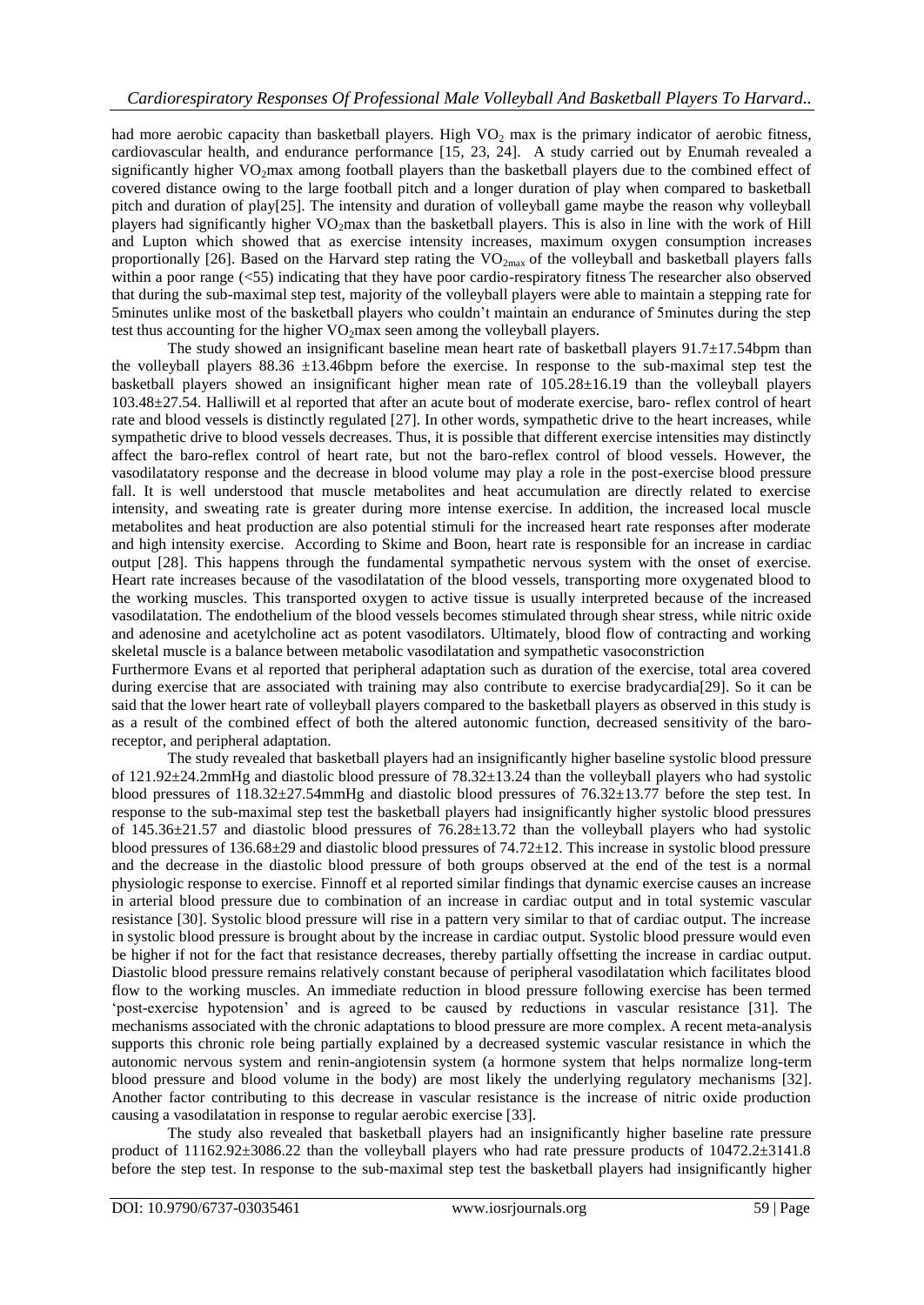rate pressure products of 15200±5026.8 than the volleyball players who had rate pressure products of 14548±4422.8. In the study by Ferris et al showed that rate pressure product at exercise peak were lower in patients without significant risk of cardiovascular disease as compared to those with significant risk of cardiovascular disease [34]. Such findings agree with our results in the sense that most individuals in our population fell within the range of low hemodynamic response (1000-14999) for volleyball players and low intermediate hemodynamic response (15000-19999) for basketballers indicating no significant coronary injury, thus presupposing better ventricular function during exercise. Higher rate pressure product seen among the basketball players indicates that they have better myocardial energy consumption than the volleyball players.

A study conducted by Forjaz et al, also demonstrated that an acute bout of low intensity exercise, besides producing lower increases in rate pressure product during exercise, also decreases post-exercise ratepressure product below resting levels [35]. Hence it reduces myocardial oxygen consumption and, consequently, the cardiovascular risks after exercise. In contrast, moderate and high intensity exercise bouts produce greater increases in rate pressure product during exercise and fail to reduce rate pressure product below baseline during the recovery period. These findings, if reproducible in cardiac patients, may have clinical implications, especially in relation to exercise prescription in cardiac rehabilitation programs.

The study equally revealed that basketball players had an insignificantly higher baseline mean arterial pressure of 91.45±13.9 than the volleyball players who had mean arterial pressures of 89±15.8 before the test. In response to the sub-maximal step test the basketball players had insignificantly higher mean arterial pressures of  $97±14$  than the volleyball players who had mean arterial pressures of  $92.9±13.6$ . Mean arterial pressure is normally between 70 and 110 mmHg [36]. The mean arterial pressure of basketball and volleyball players falls within the normal range of mean arterial pressure. This indicates that both basketball and volleyball players have enough oxygen perfusion pressure and are not at risk of trauma, intracranial bleed, stroke and hypertensive emergencies. . The small rise in systolic blood pressure and the lack of a significant change in diastolic blood pressure cause the mean arterial pressure (MAP) to rise only slightly, following the pattern of systolic blood pressure

Mean arterial pressure that falls below an appreciable time have been shown as advantageous targets for sepsis, trauma, stroke, intracranial bleed, and hypertensive emergencies [37]. The study did not show any significant correlation between the VO<sub>2</sub>max and mean arterial pressure of basketball and volleyball players in response to the Harvard step test .The study revealed a positive significant correlation between the  $VO<sub>2</sub>$ max and rate pressure products of basketball players and negative significant correlation between the  $VO<sub>2</sub>$ max and rate pressure product of professional volleyball players to Harvard step test. This is in line with the work of other authors which clearly stated that in sub-maximal step test recovery heart rate provided significant information about VO<sub>2</sub>max<sup>[8]</sup>. They found that subjects with high recovery heart rate and a slow decrease pattern tended to have a lower VO<sub>2</sub>max whereas a faster recovery (faster reduction, lower heart rate) related to relatively high VO2max values. This significant relationship revealed shows that both basketball and volleyball players have good ventricular function during exercise.

The study revealed a positive significant correlation between the mean arterial pressures and rate pressure products, mean arterial pressures and systolic blood pressures of basketball and volleyball players to Harvard step test. This significant correlation revealed is because myocardial oxygen consumption increases during dynamic aerobic exercise because the heart must do more work to pump an increased cardiac output to the working muscles. The rate-pressure product will increase in relation to increases in heart rate and systolic blood pressure, reflecting the greater myocardial oxygen demand of the heart during exercise [19]. Systolic blood pressure is caused by the increased cardiac output, which outweighs the decrease in resistance [19]. Systolic blood pressure and heart rate are two variables that are routinely monitored during an exercise test to ensure the safety of the participant. If either of these variables fails to rise with an increasing workload, cardiovascular insufficiency and an inability to adequately profuse tissue may result. Diastolic blood pressure typically remains relatively constant or changes so little with no physiological significance, although it may decrease at high levels of exercise. Diastolic pressure remains relatively constant because of the balance of vasodilatation in the vasculature of the active muscle and vasoconstriction in other vascular beds. These significant correlations observed in this study are as a result of increase in systolic blood pressure and diastolic blood pressure which are normal physiologic response to exercise. Whelton et al reported that chronic aerobic exercise exerts a significant anti-hypertensive effect while Pescatello and Kulikowich reported that acute exercise results in post-exercise hypotension [38, 39].

## **V. Conclusion**

Based on the findings of this study the researcher reached the following conclusions:Volleyball players had higher VO<sub>2</sub>max than basketball players which implies that they have better cardio-respiratory endurance level.Frequent training among these athletes will help to reduce the incidence of detraining as this will invariably lead to decrease in aerobic capacity and cardio-respiratory fitness.